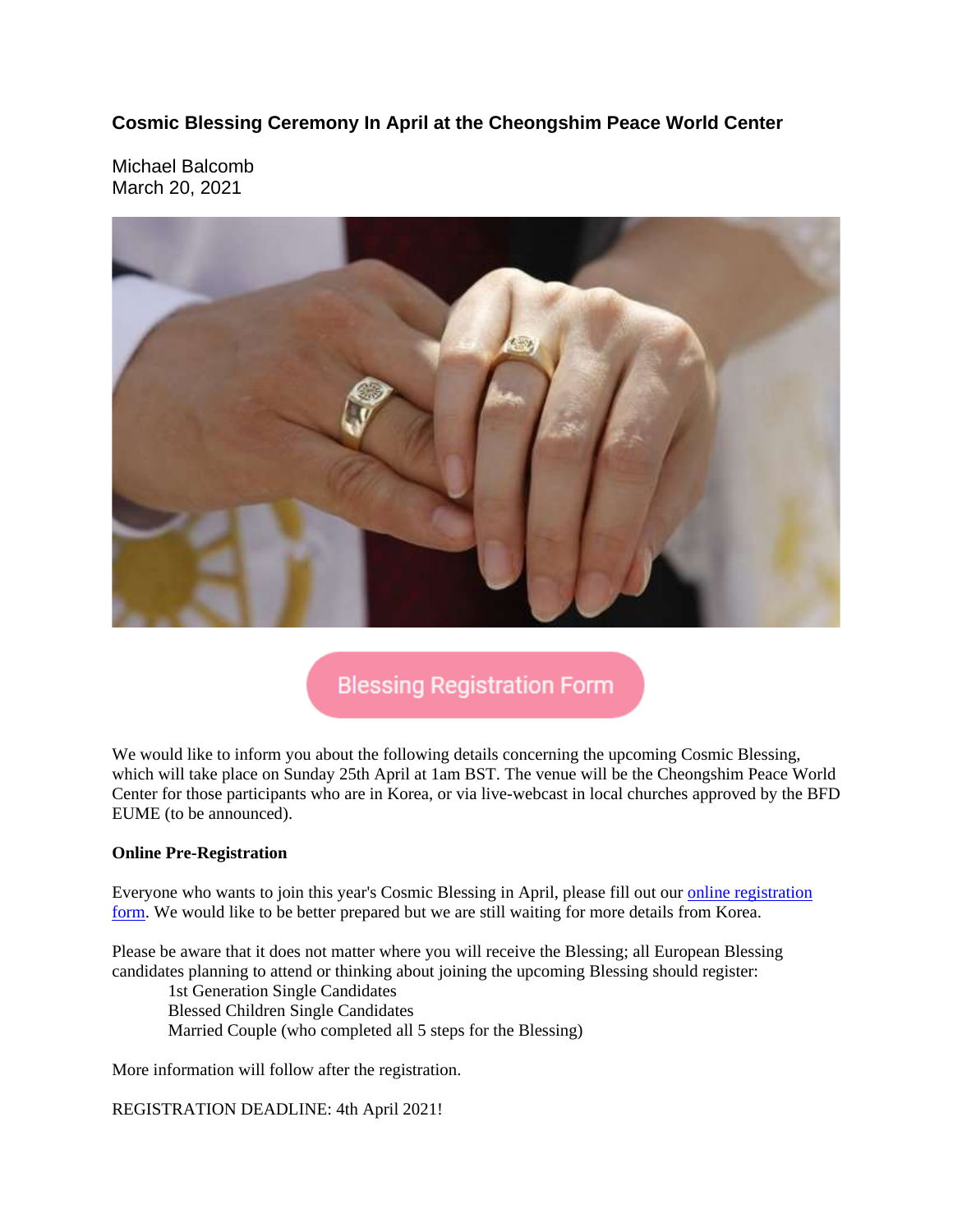#### **Special Grace**

There will be no Special Grace offered by True Parents at this Blessing. We did not receive any further information regarding this matter.

#### **Workshop for all Candidates registered for the Cosmic Blessing**

We will offer a mandatory workshop for all candidates who are registered for the upcoming Blessing in April 2021. Please save the date for Friday 9th April (evening), and 10th and 11th April. More details will follow.

#### **Qualification for all Candidates**

Please remember only qualified candidates who have completed the Blessing Application in time and received approval from the EUME Blessed Family Department will be able to attend the Blessing. Please make sure to complete your Blessing Application and send in or upload all your documents.

#### **Please follow the link for further information on the qualifications:**

#### **Qualifications for 1st Generation and Married Couples:** bfedeu,org/application-1g/

**Qualifications for Blessed Children:** bfedeu,org/blessing-preparation/blessed-children/forms-2g/

If you have any further questions, please feel free to contact us: bfdeume@ gmail,com

Website: bfedeu,org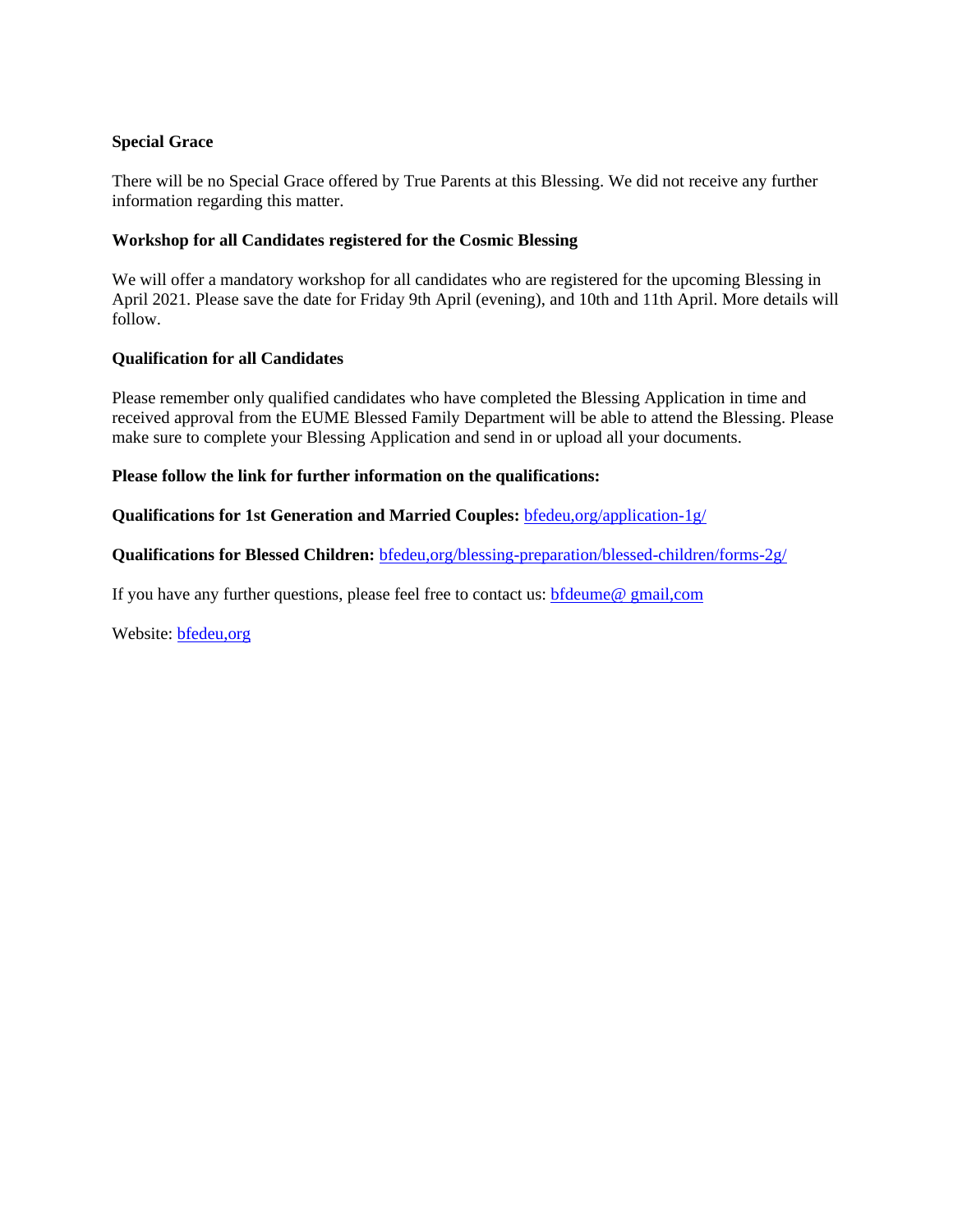

# Cosmic Blessing April 2021

Pre-registration for EUME Candidates for the Special Blessing on April 25th 2021 in Korea or in local churches.

### \* Required

| First Name *<br>Your answer<br>田    |
|-------------------------------------|
| Last Name*<br>Your answer           |
| Email *<br>Your answer              |
| Mobile Phone *<br>Your answer       |
| Gender *<br>Male<br>Female          |
| Country of Residence<br>Your answer |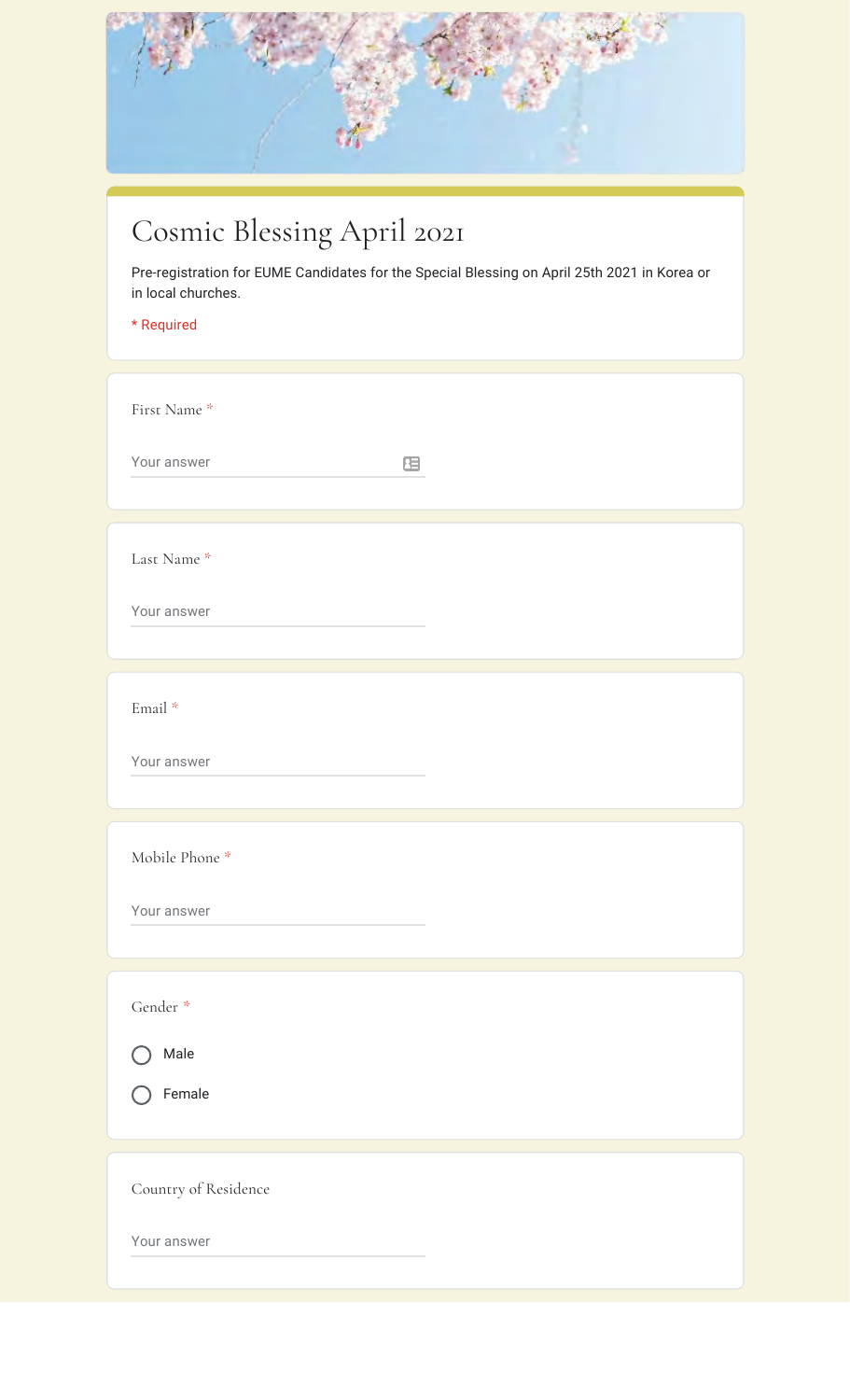| 1st Generation<br><b>Blessed Child</b><br><b>Married Couple</b><br>Name of your Match / Spouse *<br>Your answer<br>Country of your Match / Spouse *<br>Your answer<br>About my match / spouse *<br>we are officially matched and we met already in person<br>we are matched but we did not have the chance to meet each other in person yet<br>we are legally married<br>I want to attend the next Blessing *<br>yes<br>not sure<br>I want to attend the Blessing in *<br>Korea, CP (only for those who are already in Korea)<br>in a local church<br>Please make a suggestion for your preferred local Blessing venue. If you want to receive the<br>Blessing locally please consider to suggest an official Church Center that has a Community<br>leader who can officiate the Blessing<br>Your answer | Generation <sup>*</sup> |
|----------------------------------------------------------------------------------------------------------------------------------------------------------------------------------------------------------------------------------------------------------------------------------------------------------------------------------------------------------------------------------------------------------------------------------------------------------------------------------------------------------------------------------------------------------------------------------------------------------------------------------------------------------------------------------------------------------------------------------------------------------------------------------------------------------|-------------------------|
|                                                                                                                                                                                                                                                                                                                                                                                                                                                                                                                                                                                                                                                                                                                                                                                                          |                         |
|                                                                                                                                                                                                                                                                                                                                                                                                                                                                                                                                                                                                                                                                                                                                                                                                          |                         |
|                                                                                                                                                                                                                                                                                                                                                                                                                                                                                                                                                                                                                                                                                                                                                                                                          |                         |
|                                                                                                                                                                                                                                                                                                                                                                                                                                                                                                                                                                                                                                                                                                                                                                                                          |                         |
|                                                                                                                                                                                                                                                                                                                                                                                                                                                                                                                                                                                                                                                                                                                                                                                                          |                         |
|                                                                                                                                                                                                                                                                                                                                                                                                                                                                                                                                                                                                                                                                                                                                                                                                          |                         |
|                                                                                                                                                                                                                                                                                                                                                                                                                                                                                                                                                                                                                                                                                                                                                                                                          |                         |
|                                                                                                                                                                                                                                                                                                                                                                                                                                                                                                                                                                                                                                                                                                                                                                                                          |                         |
|                                                                                                                                                                                                                                                                                                                                                                                                                                                                                                                                                                                                                                                                                                                                                                                                          |                         |
|                                                                                                                                                                                                                                                                                                                                                                                                                                                                                                                                                                                                                                                                                                                                                                                                          |                         |
|                                                                                                                                                                                                                                                                                                                                                                                                                                                                                                                                                                                                                                                                                                                                                                                                          |                         |
|                                                                                                                                                                                                                                                                                                                                                                                                                                                                                                                                                                                                                                                                                                                                                                                                          |                         |
|                                                                                                                                                                                                                                                                                                                                                                                                                                                                                                                                                                                                                                                                                                                                                                                                          |                         |
|                                                                                                                                                                                                                                                                                                                                                                                                                                                                                                                                                                                                                                                                                                                                                                                                          |                         |
|                                                                                                                                                                                                                                                                                                                                                                                                                                                                                                                                                                                                                                                                                                                                                                                                          |                         |
|                                                                                                                                                                                                                                                                                                                                                                                                                                                                                                                                                                                                                                                                                                                                                                                                          |                         |
|                                                                                                                                                                                                                                                                                                                                                                                                                                                                                                                                                                                                                                                                                                                                                                                                          |                         |
|                                                                                                                                                                                                                                                                                                                                                                                                                                                                                                                                                                                                                                                                                                                                                                                                          |                         |
|                                                                                                                                                                                                                                                                                                                                                                                                                                                                                                                                                                                                                                                                                                                                                                                                          |                         |
|                                                                                                                                                                                                                                                                                                                                                                                                                                                                                                                                                                                                                                                                                                                                                                                                          |                         |
|                                                                                                                                                                                                                                                                                                                                                                                                                                                                                                                                                                                                                                                                                                                                                                                                          |                         |
|                                                                                                                                                                                                                                                                                                                                                                                                                                                                                                                                                                                                                                                                                                                                                                                                          |                         |
|                                                                                                                                                                                                                                                                                                                                                                                                                                                                                                                                                                                                                                                                                                                                                                                                          |                         |
|                                                                                                                                                                                                                                                                                                                                                                                                                                                                                                                                                                                                                                                                                                                                                                                                          |                         |
|                                                                                                                                                                                                                                                                                                                                                                                                                                                                                                                                                                                                                                                                                                                                                                                                          |                         |